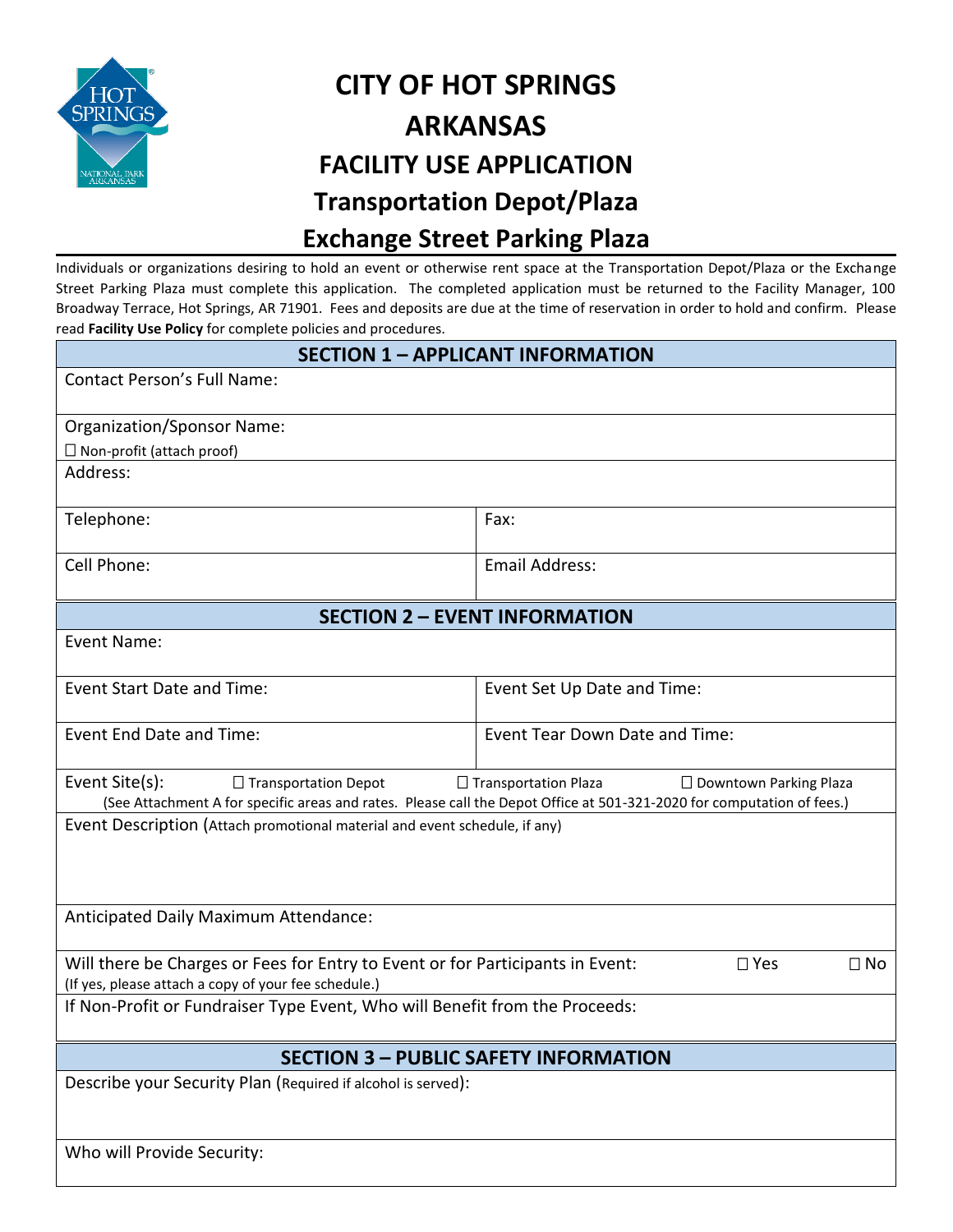| <b>SECTION 4 - EVENT INSURANCE INFORMATION</b>                                                                                                                                                                                                                                                                                                                                                                                                                                                                                                                                                                                                                                                                         |                                                                           |  |  |  |  |
|------------------------------------------------------------------------------------------------------------------------------------------------------------------------------------------------------------------------------------------------------------------------------------------------------------------------------------------------------------------------------------------------------------------------------------------------------------------------------------------------------------------------------------------------------------------------------------------------------------------------------------------------------------------------------------------------------------------------|---------------------------------------------------------------------------|--|--|--|--|
| Insurance Company:                                                                                                                                                                                                                                                                                                                                                                                                                                                                                                                                                                                                                                                                                                     | Insurance Agency:                                                         |  |  |  |  |
| <b>Insurance Contact Person:</b>                                                                                                                                                                                                                                                                                                                                                                                                                                                                                                                                                                                                                                                                                       | Telephone:                                                                |  |  |  |  |
| SECTION 5 - FOOD, BEVERAGE AND MERCHANDISING INFORMATION                                                                                                                                                                                                                                                                                                                                                                                                                                                                                                                                                                                                                                                               |                                                                           |  |  |  |  |
| Will Food be Served:<br>□ Yes □ No                                                                                                                                                                                                                                                                                                                                                                                                                                                                                                                                                                                                                                                                                     | Food Servers:                                                             |  |  |  |  |
| Will Beer or Wine be Served:<br>□ Yes □ No                                                                                                                                                                                                                                                                                                                                                                                                                                                                                                                                                                                                                                                                             | <b>Alcohol Servers:</b>                                                   |  |  |  |  |
| Will There be Other Vending:<br>$\Box$ Yes $\Box$ No                                                                                                                                                                                                                                                                                                                                                                                                                                                                                                                                                                                                                                                                   | Number of Venders:                                                        |  |  |  |  |
| Describe Other Vending:                                                                                                                                                                                                                                                                                                                                                                                                                                                                                                                                                                                                                                                                                                |                                                                           |  |  |  |  |
| If beer or wine is being served, a permit must be secured from the Arkansas Alcohol Beverage Control Board.<br><b>NOTE:</b><br>Event organizer is also required by state law to ensure that all vendors collect Arkansas State Sales Tax.                                                                                                                                                                                                                                                                                                                                                                                                                                                                              |                                                                           |  |  |  |  |
|                                                                                                                                                                                                                                                                                                                                                                                                                                                                                                                                                                                                                                                                                                                        | <b>SECTION 6 - OPERATIONS INFORMATION</b>                                 |  |  |  |  |
| Site Cleanup Contact's Name:                                                                                                                                                                                                                                                                                                                                                                                                                                                                                                                                                                                                                                                                                           | Telephone:                                                                |  |  |  |  |
| Is Electrical Service Needed:<br>$\Box$ Yes $\Box$ No                                                                                                                                                                                                                                                                                                                                                                                                                                                                                                                                                                                                                                                                  | Is Water Service Needed:<br>$\Box$ Yes $\Box$ No                          |  |  |  |  |
| <b>Number of Portable Toilets:</b>                                                                                                                                                                                                                                                                                                                                                                                                                                                                                                                                                                                                                                                                                     | Toilet Vendor:                                                            |  |  |  |  |
|                                                                                                                                                                                                                                                                                                                                                                                                                                                                                                                                                                                                                                                                                                                        | MUST CONTACT SOLID WASTE 501-321-6911.                                    |  |  |  |  |
| <b>Number of Trash Containers:</b>                                                                                                                                                                                                                                                                                                                                                                                                                                                                                                                                                                                                                                                                                     | Type of Trash Containers and Locations:                                   |  |  |  |  |
|                                                                                                                                                                                                                                                                                                                                                                                                                                                                                                                                                                                                                                                                                                                        | MUST CONTACT PUBLIC WORKS 501-321-6778. SEPARATE APPLICATION IS REQUIRED. |  |  |  |  |
| <b>Street Closings:</b>                                                                                                                                                                                                                                                                                                                                                                                                                                                                                                                                                                                                                                                                                                | <b>Barricades Needed:</b>                                                 |  |  |  |  |
| <b>Special Needs:</b>                                                                                                                                                                                                                                                                                                                                                                                                                                                                                                                                                                                                                                                                                                  |                                                                           |  |  |  |  |
| Trash collection must be provided and coordinated through the City's Solid Waste Department (321-6911). Street<br><b>NOTE:</b><br>closings and barricades require separate applications and must be coordinated through the City's Public Works<br>Department (321-6778). Arrangements for electrical and water service must be confirmed with the Facility's Manager<br>not less than three (3) business days prior to the event; otherwise, these services will not be available. Site cleanup<br>must be completed within eight (8) hours after event is completed. Failure to meet this requirement may result in the<br>City billing the event organizer for cleanup costs and retention of the security deposit. |                                                                           |  |  |  |  |

**By signing this application, I hereby agree to abide by the facility use policies and procedures as adopted by the Hot Springs Board of Directors and to render prompt payment of all applicable fees.**